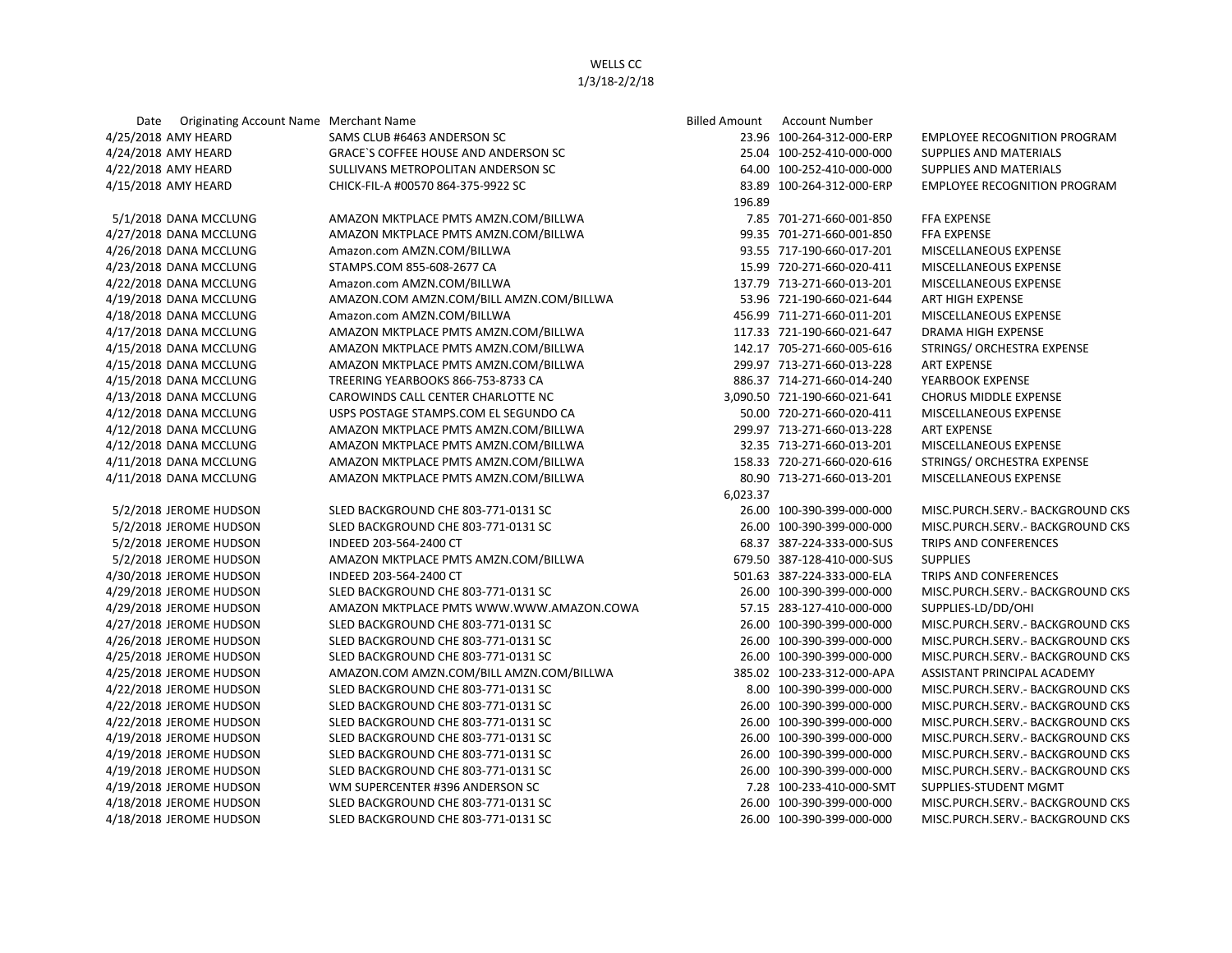WELLS CC 1/3/18-2/2/18

4/18/2018 JEROME HUDSON SLED BACKGROUND CHE 803-771-0131 SC 26.00 100-390-399-000-000 MISC.PURCH.SERV.- BACKGROUND CKS 4/15/2018 JEROME HUDSON SLED BACKGROUND CHE 803-771-0131 SC 26.00 100-390-399-000-000 MISC.PURCH.SERV.- BACKGROUND CKS 4/13/2018 JEROME HUDSON SLED BACKGROUND CHE 803-771-0131 SC 26.00 100-390-399-000-000 MISC.PURCH.SERV.- BACKGROUND CKS 4/13/2018 JEROME HUDSON SLED BACKGROUND CHE 803-771-0131 SC 26.00 100-390-399-000-000 MISC.PURCH.SERV.- BACKGROUND CKS 4/11/2018 JEROME HUDSON SLED BACKGROUND CHE 803-771-0131 SC 26.00 100-390-399-000-000 MISC.PURCH.SERV.- BACKGROUND CKS 4/11/2018 JEROME HUDSON SLED BACKGROUND CHE 803-771-0131 SC 26.00 100-390-399-000-000 MISC.PURCH.SERV.- BACKGROUND CKS 2,200.95 4/29/2018 KATIE BROWN NCS\*GED EXAM 800-511-3478 MN 1,312.50 356-182-312-000-GED GED TESTING 4/27/2018 KATIE BROWN NCS\*GED EXAM 800-511-3478 MN 167.50 900-181-372-000-015 ADULT ED SCHOLARSHIPS 4/27/2018 KATIE BROWN NCS\*GED EXAM 800-511-3478 MN 407.50 723-190-660-023-911 MISCELLANEOUS- ADULT ED EXPENSE 1,887.50 4/29/2018 MIKE MAHAFFEY CORNER BAGEL BAKERY ANDERSON SC 74.61 100-264-312-000-000 PURCHASED SERVICES 4/25/2018 MIKE MAHAFFEY GRACE`S COFFEE HOUSE AND ANDERSON SC 76.29 100-264-312-000-000 PURCHASED SERVICES 4/24/2018 MIKE MAHAFFEY WAL-MART #4445 CLEMSON SC 34.83 100-264-312-000-000 PURCHASED SERVICES 185.73 5/2/2018 SUNDRA BROOM TJMAXX #0557 ANDERSON SC 29.94 100-231-334-000-000 TRUSTEE EXPENSE 4/27/2018 SUNDRA BROOM CATEECHEE GOLF CLUB GRILLHARTWELL GA 593.00 100-264-312-000-ERP EMPLOYEE RECOGNITION PROGRAM 4/19/2018 SUNDRA BROOM CATEECHEE GOLF CLUB GRILLHARTWELL GA 200.00 100-264-312-000-ERP EMPLOYEE RECOGNITION PROGRAM 4/15/2018 SUNDRA BROOM HOBBY LOBBY #332 ANDERSON SC 73.12 100-231-334-000-000 TRUSTEE EXPENSE 4/13/2018 SUNDRA BROOM TJMAXX #0557 ANDERSON SC 13.90 100-231-334-000-000 TRUSTEE EXPENSE 4/13/2018 SUNDRA BROOM TJMAXX #0557 ANDERSON SC (6.41) 100-231-334-000-000 TRUSTEE EXPENSE 4/11/2018 SUNDRA BROOM TJMAXX #0557 ANDERSON SC 35.28 100-231-334-000-000 TRUSTEE EXPENSE 938.83 4/25/2018 TRIPP DUKES DRI\*ABLEBITS.COM element5.infoMN 89.97 100-221-312-000-ELE PURCHASED SERVICES 4/24/2018 TRIPP DUKES AVANGATE\*SCREENPRESSO. 70AMSTERDAM NL 23.88 100-221-312-000-ELE PURCHASED SERVICES 4/20/2018 TRIPP DUKES AMAZON MKTPLACE PMTS WWW.WWW.AMAZON.COWA 55.29 100-221-312-000-ELE PURCHASED SERVICES 4/20/2018 TRIPP DUKES Amazon.com AMZN.COM/BILLWA (18.71) 100-221-410-000-TST SUPPLIES-TESTING 4/17/2018 TRIPP DUKES AMAZON MKTPLACE PMTS AMZN.COM/BILLWA 22.00 100-221-410-000-ELE SUPPLIES 4/11/2018 TRIPP DUKES Amazon.com AMZN.COM/BILLWA 29.02 100-221-410-000-TST SUPPLIES-TESTING 201.45 4/22/2018 VETA NEW SC COSMO BOARD 803-896-4326 SC 122.00 100-115-410-001-000 SUPPLIES 4/19/2018 VETA NEW CHICK-FIL-A #00570 864-375-9922 SC 166.66 100-221-410-000-SEC SUPPLIES 288.66 4/27/2018 WESS GRANT SLED BACKGROUND CHE 803-771-0131 SC 8.00 100-255-323-000-000 CONTRACTED SERVICES 4/27/2018 WESS GRANT SLED BACKGROUND CHE 803-771-0131 SC 8.00 100-255-323-000-000 CONTRACTED SERVICES 4/27/2018 WESS GRANT SLED BACKGROUND CHE 803-771-0131 SC 26.00 100-254-312-000-SLD SLED CHECKS 4/26/2018 WESS GRANT SLED BACKGROUND CHE 803-771-0131 SC 26.00 100-254-312-000-SLD SLED CHECKS 4/26/2018 WESS GRANT SLED BACKGROUND CHE 803-771-0131 SC 26.00 100-254-312-000-SLD SLED CHECKS 4/20/2018 WESS GRANT SLED BACKGROUND CHE 803-771-0131 SC 8.00 100-255-323-000-000 CONTRACTED SERVICES 4/19/2018 WESS GRANT SLED BACKGROUND CHE 803-771-0131 SC 8.00 100-255-323-000-000 CONTRACTED SERVICES 4/19/2018 WESS GRANT LIGHTRONICS INC 800-472-8541 VA 631.24 100-254-410-014-400 HVAC/ELECTRICAL/PLUMBING 4/18/2018 WESS GRANT SLED BACKGROUND CHE 803-771-0131 SC 8.00 100-255-323-000-000 CONTRACTED SERVICES 4/18/2018 WESS GRANT SLED BACKGROUND CHE 803-771-0131 SC 8.00 100-255-323-000-000 CONTRACTED SERVICES 4/18/2018 WESS GRANT SLED BACKGROUND CHE 803-771-0131 SC 8.00 100-255-323-000-000 CONTRACTED SERVICES